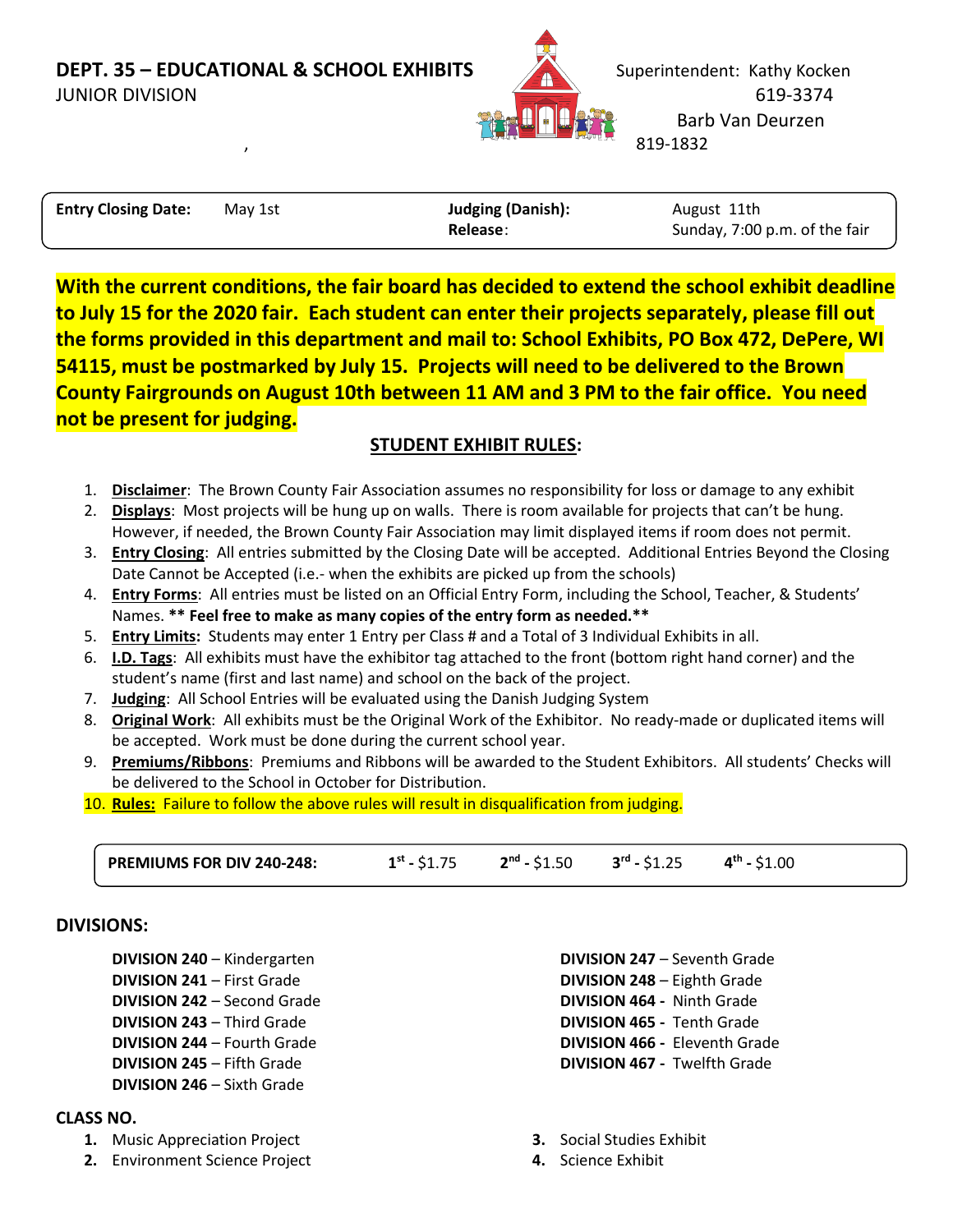- **5.** Language Arts Exhibit
- **6.** Health/Safety Exhibit
- **7.** Drama Exhibit
- **8.** Math Exhibit
- **9.** Consumer Education Exhibit
- **10.** Physical Education Exhibit
- **11.** Technology Exhibit
- **12.** Original Painting (water or acrylic)
- **13.** Original Drawing (any media)
- **14.** Paper Tearing Exhibit
- **15.** Green Art Exhibit
- **16.** Original Artwork (using a medium such as ceramic, clay, art foam, etc.)
- **17.** Any other Original Artwork not listed
- **18.** Any other School Project

### **SCHOOL GROUP EXHIBIT RULES:**

1. **Disclaimer**: The Brown County Fair Association assumes no responsibility for loss or damage to any Exhibit

### 2. **Project Information**:

- ❖ The exhibit must represent work done by a group of students in school within the Current School Year.
- ❖ A group exhibit is something that 3 or more students worked on.
- ❖ Examples: Taking Pictures of a Classroom Project & Displaying the Pictures with an Explanation of the Process; a Trifold; a Book with Individual Students' Work with a Page to Explain the Project worked on.
- ❖ Each classroom is Eligible for multiple group projects within the same Class No. as long as three or more different students work on the project.
- ❖ All exhibits must be the Original Work of the Exhibitors. No Ready Made or Duplicated items will be accepted

 $\cdot$  All group projects must be accompanied by a brief description of the assignment.

- ❖ Be creative!
- 3. **Entry Closing**: All entries submitted by the Closing Date will be accepted. Additional Entries Beyond the Closing Date Cannot be Accepted (i.e.- when the exhibits are picked up from the schools**.**
- 4. **Judging:**
	- ❖ Group Displays will be Judged on Originality, Creativeness, Quality, Subject Material, Art Media, Individual & Group Work, and Attractive Arrangement.
	- ❖ All School Entries will be evaluated using the Danish Judging System
- 5. **Premiums/Ribbons**: Premiums and Ribbons will be awarded to the Student Exhibitors. All students' Checks will be delivered to the School in October for Distribution.
- 6. **Size**: There is wall, table top and floor space available for exhibits to be displayed. However, the Brown County Fair Association holds the right to limit items displayed if room does not permit. Group projects on 8  $\frac{1}{2}$ " x 11" paper or larger should be bound together as a display.
- 7. **Tags:** All exhibits must have the exhibitor tag attached to the front (bottom right hand corner) and the student's name(s) (first and last name) and school on the back of the project.
- 8. **Rules:** Failure to follow the above rules will result in disqualification from judging.

**PREMIUMS FOR DIV. 249-258: 1 st -** \$12.00 **2 nd -** \$10.00 **3 rd -** \$8.00 **4 th -** \$6.00

#### **DIVISIONS:**

- **DIVISION 249** Kindergarten
- **DIVISION 250** First Grade **DIVISION 251** – Second Grade **DIVISION 252** – Third Grade **DIVISION 253** – Fourth Grade **DIVISION 254** – Fifth Grade **DIVISION 255** – Sixth Grade **DIVISION 256** – Seventh Grade

**DIVISION 258** – School Exhibit (includes more than one grade involved in the exhibit) **DIVISION 468 -** Ninth Grade **DIVISION 469 -** Tenth Grade **DIVISION 470 -** Eleventh Grade **DIVISION 471 -** Twelfth Grade

**DIVISION 257** – Eighth Grade

### **CLASS NO.**

**1.** Music Appreciation Project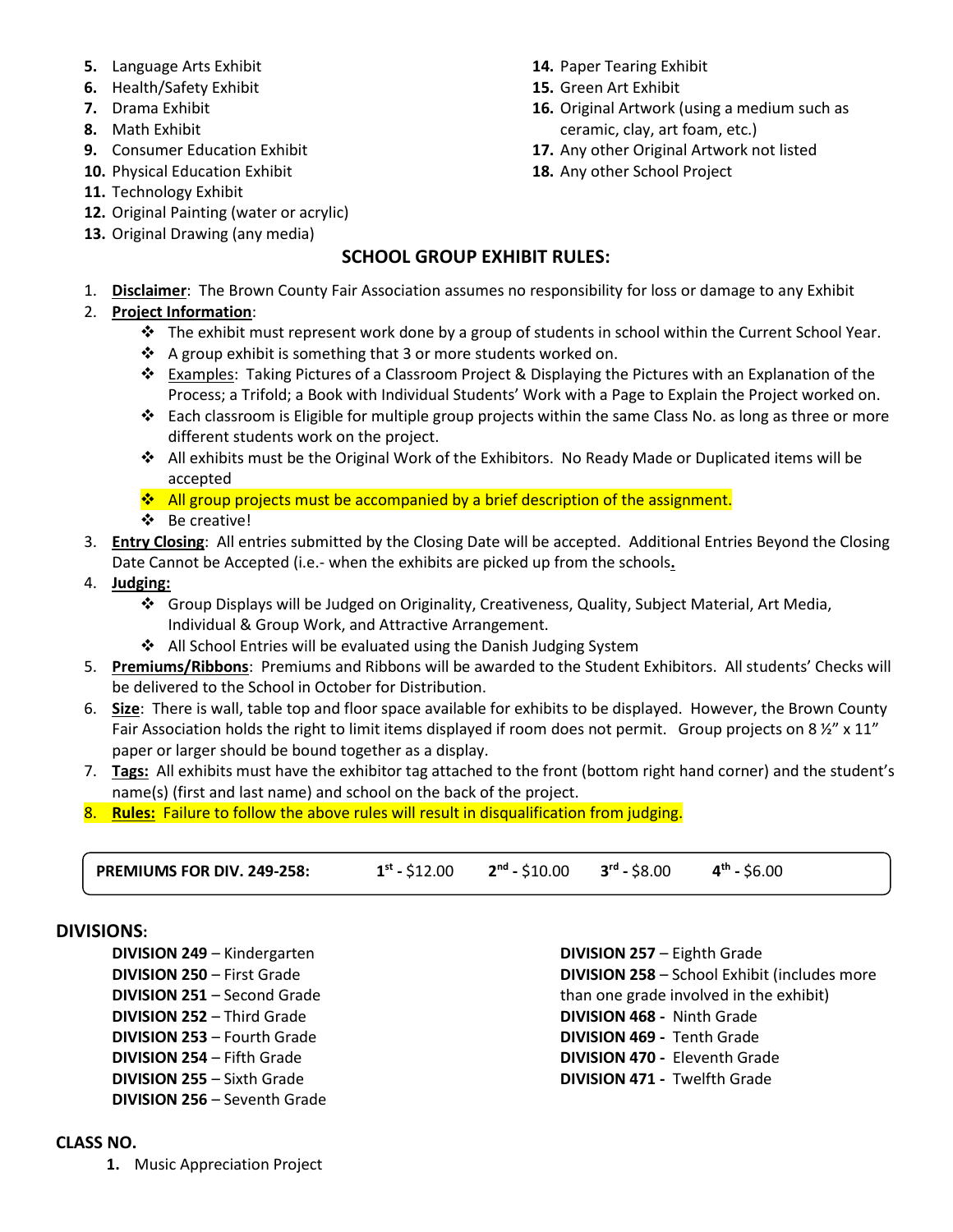- **2.** Environment Science Project
- **3.** Social Studies Exhibit
- **4.** Science Exhibit
- **5.** Language Arts Exhibit
- **6.** Health/Safety Exhibit
- **7.** Drama Exhibit
- **8.** Math Exhibit
- **9.** Consumer Education Exhibit
- **10.** Physical Education Exhibit
- **11.** Technology Exhibit
- **12.** Original Painting (water or acrylic)
- **13.** Original Drawing (any media)
- **14.** Paper Tearing Exhibit
- **15.** Green Art Exhibit
- **16.** Original Artwork (using a medium such as ceramic, clay, art foam, etc.)
- **17.** Any other Original Artwork not listed
- **18.** Any other School Project

# **SCHOOL GROUP EXHIBIT ENTRY FORM**

# 2020 Brown County Fair

School Division

Please Print:

# **School Name:** \_\_\_\_\_\_\_\_\_\_\_\_\_\_\_\_\_\_\_\_\_\_\_\_\_\_\_\_\_\_\_\_\_\_\_\_\_\_\_\_\_\_\_\_\_\_\_\_\_\_\_

**Teacher's Name:** \_\_\_\_\_\_\_\_\_\_\_\_\_\_\_\_\_\_\_\_\_\_\_\_\_\_\_\_\_\_\_\_\_\_\_\_\_\_\_\_\_\_\_\_\_\_\_\_

**Use this key to complete the form**:

## **Grade/Class Name:** \_\_\_\_\_\_\_\_\_\_\_\_\_\_\_\_\_\_\_\_\_\_\_\_\_\_\_\_\_\_\_\_\_\_\_\_\_\_\_\_\_\_\_\_\_\_

(by Teacher, then Grade) Please drop off your exhibits at the Fair Office on August 10 between 11 AM and 3 PM **Exhibit Department Exhibit Div. Exhibit Class # Exhibit Description (see below)**

| Department | LUV.<br>(see<br>below) | $\mathbf{u}$ <sub>as</sub> $\pi$<br>(see<br>below) | <b>A</b> |
|------------|------------------------|----------------------------------------------------|----------|
| 35         |                        |                                                    |          |
| 35         |                        |                                                    |          |
| 35         |                        |                                                    |          |

#### - - - - - - - - - - - - - - - - - - - - - - - - - - - - - - - - - - - - - - - - - - - - - - - - - - - - - - - - - - -

| <u>Div.</u> |                     | Class $#$ | <b>Description</b>                   |
|-------------|---------------------|-----------|--------------------------------------|
| 249         | Kindergarten        | 01        | <b>Music Appreciation Project</b>    |
| 250         | <b>First Grade</b>  | 02        | <b>Environmental Science Exhibit</b> |
| 251         | <b>Second Grade</b> | 03        | <b>Social Studies Exhibit</b>        |
|             | 252 Third Grade     | 04        | <b>Science Exhibit</b>               |
| 253         | <b>Fourth Grade</b> | 05        | Language Arts Exhibit                |
|             | 254 Fifth Grade     | 06        | <b>Health/Safety Exhibit</b>         |
| 255         | Sixth Grade         | 07        | Drama Exhibit                        |
|             |                     |           |                                      |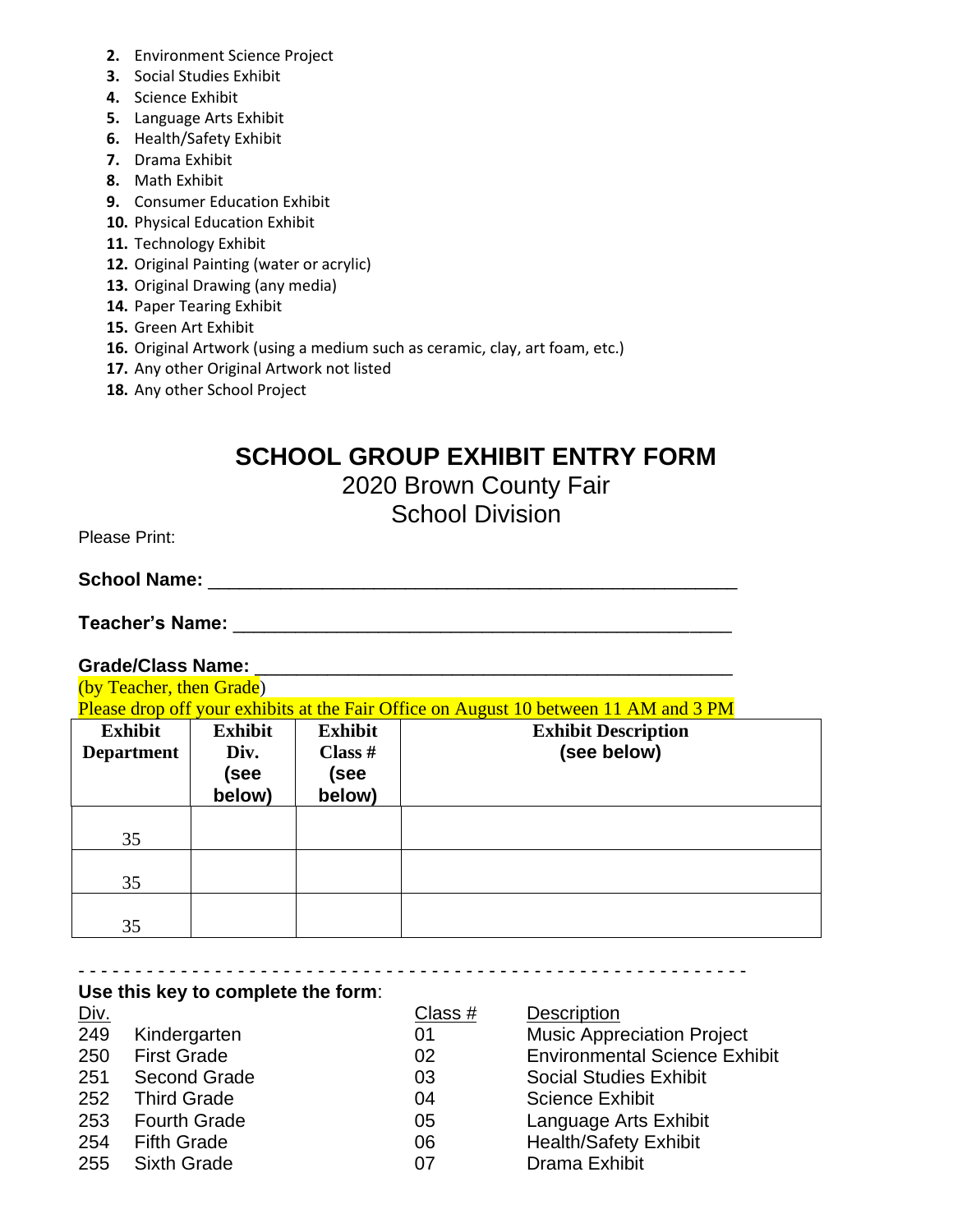| 256 | Seventh Grade                                                                                                      | 08 | <b>Math Exhibit</b>                   |                                                                            |  |
|-----|--------------------------------------------------------------------------------------------------------------------|----|---------------------------------------|----------------------------------------------------------------------------|--|
| 257 | <b>Eighth Grade</b>                                                                                                | 09 | <b>Consumer Education Exhibit</b>     |                                                                            |  |
| 258 | <b>School Exhibit (includes)</b>                                                                                   | 10 | <b>Physical Education Exhibit</b>     |                                                                            |  |
|     | more than one grade                                                                                                | 11 | <b>Technology Exhibit</b>             |                                                                            |  |
|     | involved in the exhibit)                                                                                           | 12 | Original Painting (water or acrylic)  |                                                                            |  |
| 468 | <b>Ninth Grade</b>                                                                                                 | 13 | Original Drawing (any media)          |                                                                            |  |
| 469 | <b>Tenth Grade</b>                                                                                                 | 14 | <b>Paper Tearing Exhibit</b>          |                                                                            |  |
| 470 | <b>Eleventh Grade</b>                                                                                              | 15 | <b>Green Art Exhibit</b>              |                                                                            |  |
| 471 | <b>Twelfth Grade</b>                                                                                               | 16 |                                       | Original Artwork (using a medium such as<br>ceramic, clay, art foam, etc.) |  |
|     |                                                                                                                    | 17 | Any other Original Artwork not listed |                                                                            |  |
|     |                                                                                                                    | 18 | Any other School Project              |                                                                            |  |
|     | <b>Premiums awarded for Group Displays:</b><br>First Dloco (Blue)<br><b>C12 00</b><br>Third Dloco (White)<br>© ຂ∩∩ |    |                                       |                                                                            |  |

First Place (Blue) \$12.00<br>Second Place (Red) \$10.00 Second Place (Red) Third Place (White) \$ 8.00 Fourth Place (Pink) \$ 6.00

\*\*Premiums for group displays will be paid to the name of the teacher and the school on the entry form.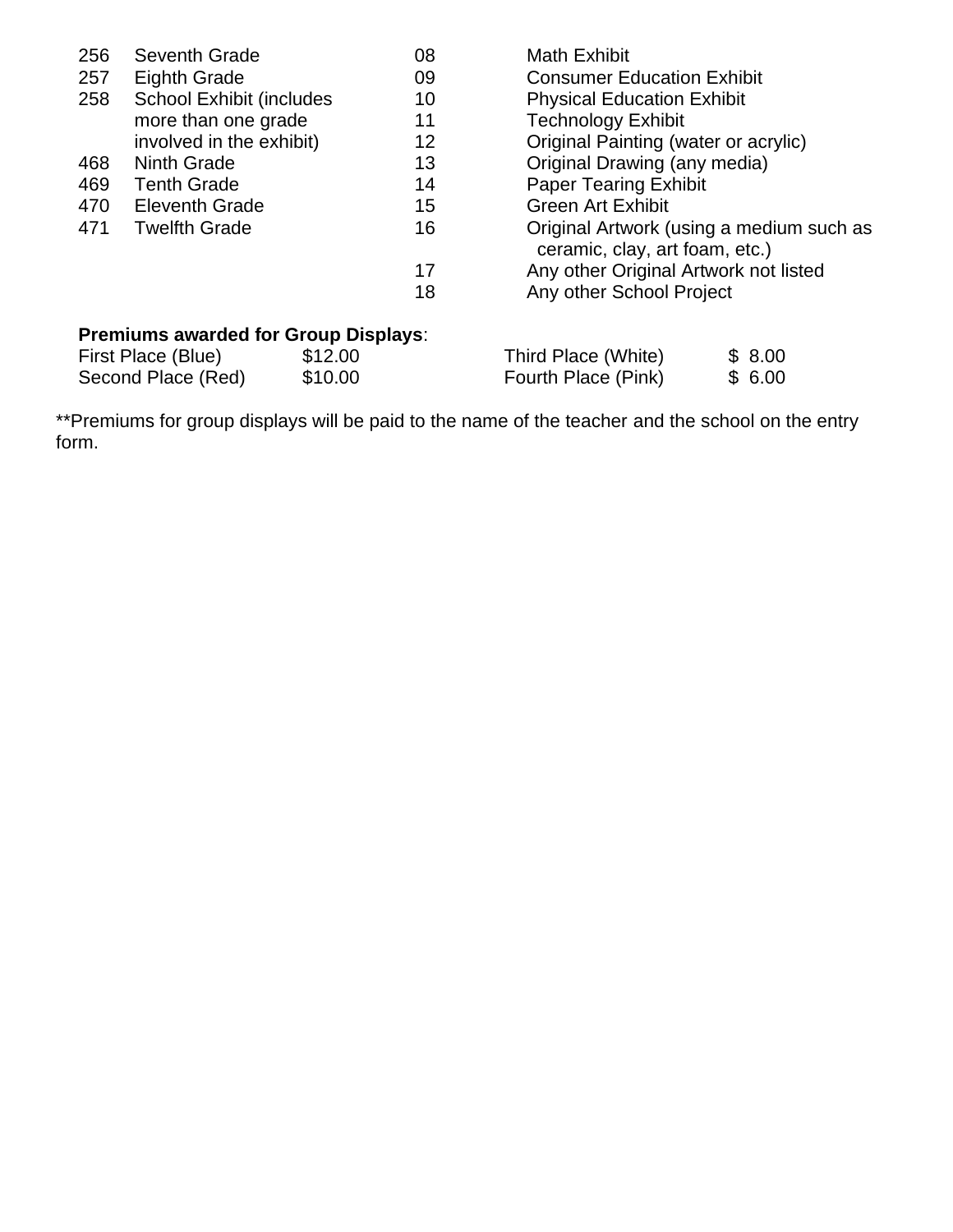# **STUDENT EXHIBIT ENTRY FORM 2020 Brown County Fair School Division**

| Grade: |
|--------|
|        |

**Note: Students may enter only one entry per class number and a total of three individual exhibits.**

**Please print clearly so the spelling is entered correctly. Exhibits should be dropped off at the Fair Office August 10th between 11 AM and 3 PM**

| <b>Exhibit</b> | <b>Exhibit</b> | <b>Exhibit</b> | <b>Exhibit</b>     |  |
|----------------|----------------|----------------|--------------------|--|
| Dept.          | Div.           | Class#         | <b>Description</b> |  |
| 35             |                |                |                    |  |
| 35             |                |                |                    |  |
| 35             |                |                |                    |  |
|                |                |                |                    |  |

**\_\_\_\_\_\_\_\_\_\_\_\_\_\_\_\_\_\_\_\_\_\_\_\_\_\_\_\_\_\_\_\_\_\_\_\_\_\_\_\_\_\_\_\_\_\_\_\_\_\_\_\_\_\_\_\_\_\_\_\_\_\_\_\_\_\_\_**

**\_\_\_\_\_\_\_\_\_\_\_\_\_\_\_\_\_\_\_\_\_\_\_\_\_\_\_\_\_\_\_\_\_\_\_ DIVISION 240** – Kindergarten **DIVISION 241** – First Grade **DIVISION 242** – Second Grade **DIVISION 243** – Third Grade **DIVISION 244** – Fourth Grade **DIVISION 245** – Fifth Grade **DIVISION 246** – Sixth Grade